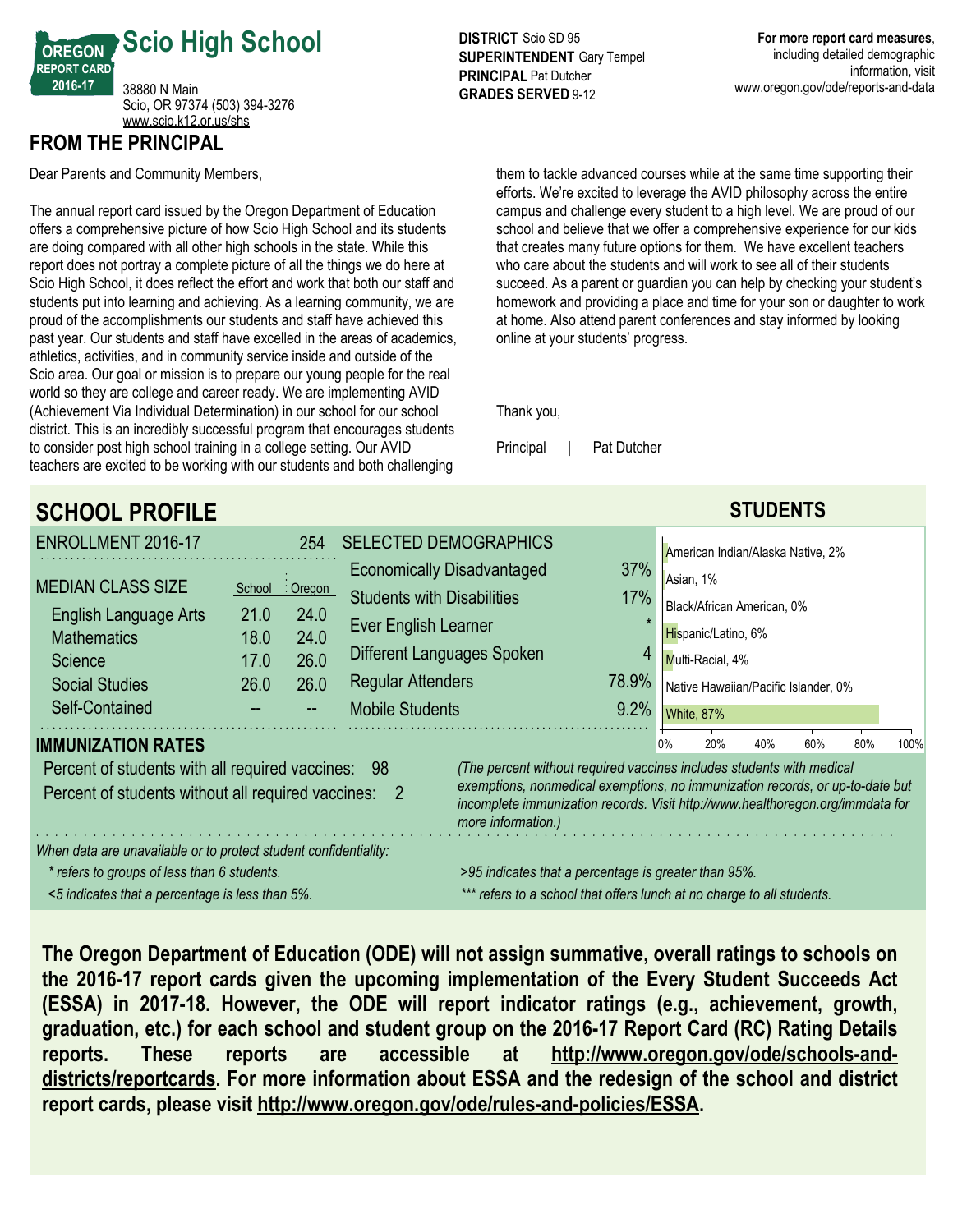38880 N Main Scio, OR 97374 (503) 394-3276 <www.scio.k12.or.us/shs>

**Scio High School**

# **PROGRESS** ARE STUDENTS MAKING ADEQUATE GAINS OVER TIME?

| <b>SCHOOL</b>                                                          | Performance of students enrolled in the school for a full academic year                                                               |                                                                   |                                                             |                             |                             |                                                                                                   |                                       |  |  |  |  |  |
|------------------------------------------------------------------------|---------------------------------------------------------------------------------------------------------------------------------------|-------------------------------------------------------------------|-------------------------------------------------------------|-----------------------------|-----------------------------|---------------------------------------------------------------------------------------------------|---------------------------------------|--|--|--|--|--|
| <b>PERFORMANCE</b>                                                     | Did at least 95% of the students at this school take required assessments?<br>$ \times $<br>No, Interpret Results with Caution<br>Yes |                                                                   |                                                             |                             |                             |                                                                                                   |                                       |  |  |  |  |  |
| The Smarter<br>Balanced and                                            | Participation rate criteria are in place to ensure schools test all eligible students.                                                |                                                                   |                                                             |                             |                             |                                                                                                   |                                       |  |  |  |  |  |
| alternate<br>assessments have<br>four performance                      | 2014-15 was the first operational year of the<br>new English language arts and mathematics<br>assessments.                            |                                                                   | School Performance (%)<br>2014-15<br>2013-14                | 2015-16                     | <b>School</b><br>2016-17    | Oregon<br>:Performance (%) :Performance (%):<br>2016-17                                           | Like-School<br>Average (%)<br>2016-17 |  |  |  |  |  |
| levels where levels 3<br>and 4 are meeting                             |                                                                                                                                       | English Language Arts (Administered statewide in grades: 3-8, 11) |                                                             |                             |                             |                                                                                                   |                                       |  |  |  |  |  |
| the standard for<br>school and district<br>accountability.             | Levels 3 & 4<br>Level 2<br>Level 1                                                                                                    |                                                                   | 54.9<br>35.2<br>9.9                                         | 69.0<br>8.6<br>22.4         | 51.6<br>37.1<br>11.3        | 71.1<br>16.9<br>12.0                                                                              | 76.5<br>15.1<br>8.4                   |  |  |  |  |  |
| See report cards                                                       | <b>Mathematics</b>                                                                                                                    | (Administered statewide in grades: 3-8, 11)                       |                                                             |                             |                             |                                                                                                   |                                       |  |  |  |  |  |
| from previous years<br>to view historical<br>OAKS performance<br>data. | Levels 3 & 4<br>Level <sub>2</sub><br>Level 1                                                                                         |                                                                   | 26.8<br>29.6<br>43.7                                        | 32.8<br>31.0<br>36.2        | 45.2<br>27.4<br>27.4        | 35.3<br>27.3<br>37.4                                                                              | 38.3<br>31.8<br>29.9                  |  |  |  |  |  |
|                                                                        | Science                                                                                                                               | (Administered statewide in Grades: 5, 8, 11)                      |                                                             |                             |                             |                                                                                                   |                                       |  |  |  |  |  |
|                                                                        | Exceeded<br>Met<br>Did not meet                                                                                                       |                                                                   | 10.7<br>7.6<br>73.2<br>74.2<br>66.7<br>62.5<br>26.8<br>25.8 | 3.7<br>72.2<br>68.5<br>27.8 | 6.6<br>73.8<br>67.2<br>26.2 | 8.0<br>57.8<br>49.8<br>42.2                                                                       | 7.7<br>63.3<br>55.5<br>36.7           |  |  |  |  |  |
|                                                                        | Visit www.oregon.gov/ode/reports-and-data for additional                                                                              |                                                                   |                                                             |                             |                             | *, <5, and >95 are displayed when the data must be suppressed to protect student confidentiality. |                                       |  |  |  |  |  |

*\*, <5, and >95 are displayed when the data must be suppressed to protect student confidentiality.*

*assessment results.*

**OREGON REPORT CARD 2016-17**

| <b>OUTCOMES</b>                          | WHAT ARE STUDENTS ACHIEVING IN HIGH SCHOOL?                                                                                                    |      | School<br>Performance (%)<br>2013-14 2014-15 2015-16 |      | School<br>Performance (%)<br>2016-17 | Oregon<br>. Performance (%).<br>2016-17 | Like-School<br>Average (%)<br>2016-17 |
|------------------------------------------|------------------------------------------------------------------------------------------------------------------------------------------------|------|------------------------------------------------------|------|--------------------------------------|-----------------------------------------|---------------------------------------|
| <b>FRESHMEN</b>                          | Students who earned 25% of the credits required for a regular diploma by the end of their freshman year.                                       |      |                                                      |      |                                      |                                         |                                       |
| <b>ON-TRACK</b><br>TO<br><b>GRADUATE</b> | Freshmen on track to graduate within 4 years                                                                                                   | >95  | 95.0                                                 | >95  | 87.5                                 | 83.4                                    | 81.7                                  |
|                                          |                                                                                                                                                |      | School                                               |      | School                               | Oregon                                  | Like-School                           |
|                                          | Note: Graduation methodology changed in 2013-14.                                                                                               |      | Performance (%)<br>2012-13 2013-14 2014-15           |      | Performance (%)<br>2015-16           | Performance (%)<br>2015-16              | Average (%)<br>2015-16                |
| <b>GRADUATION</b>                        | Students earning a standard diploma within four years of entering high school.                                                                 |      |                                                      |      |                                      |                                         |                                       |
| <b>RATE</b>                              | Overall graduation rate                                                                                                                        | 55.2 | 81.3                                                 | 84.8 | 94.6                                 | 74.8                                    | 85.1                                  |
| <b>COMPLETION</b><br><b>RATE</b>         | Students earning a regular, modified, extended, or adult high school diploma or completing a GED within five<br>years of entering high school. |      |                                                      |      |                                      |                                         |                                       |
|                                          | Overall completion rate                                                                                                                        | 94.5 | 98.3                                                 | 92.2 | 91.0                                 | 81.9                                    | 91.6                                  |
| <b>DROPOUT</b>                           | Students who dropped out during the school year and did not re-enroll.                                                                         |      |                                                      |      |                                      |                                         |                                       |
| <b>RATE</b>                              | Overall dropout rate                                                                                                                           | 0.0  | 1.5                                                  | 1.0  | 1.1                                  | 3.9                                     | 1.8                                   |
|                                          |                                                                                                                                                |      | School<br>Performance (%)<br>2011-12 2012-13 2013-14 |      | School<br>Performance (%)<br>2014-15 | Oregon<br>Performance (%)<br>2014-15    | Like-School<br>Average (%)<br>2014-15 |
| <b>CONTINUING</b>                        | Students continuing their education after high school.                                                                                         |      |                                                      |      |                                      |                                         |                                       |
| <b>EDUCATION</b>                         | Students who enrolled in a community college or four-year<br>school within 16 months of graduation                                             | 43.6 | 37.8                                                 | 52.5 | 61.7                                 | 57.4                                    | 54.1                                  |

*\*, <5, and >95 are displayed when the data must be suppressed to protect student confidentiality.*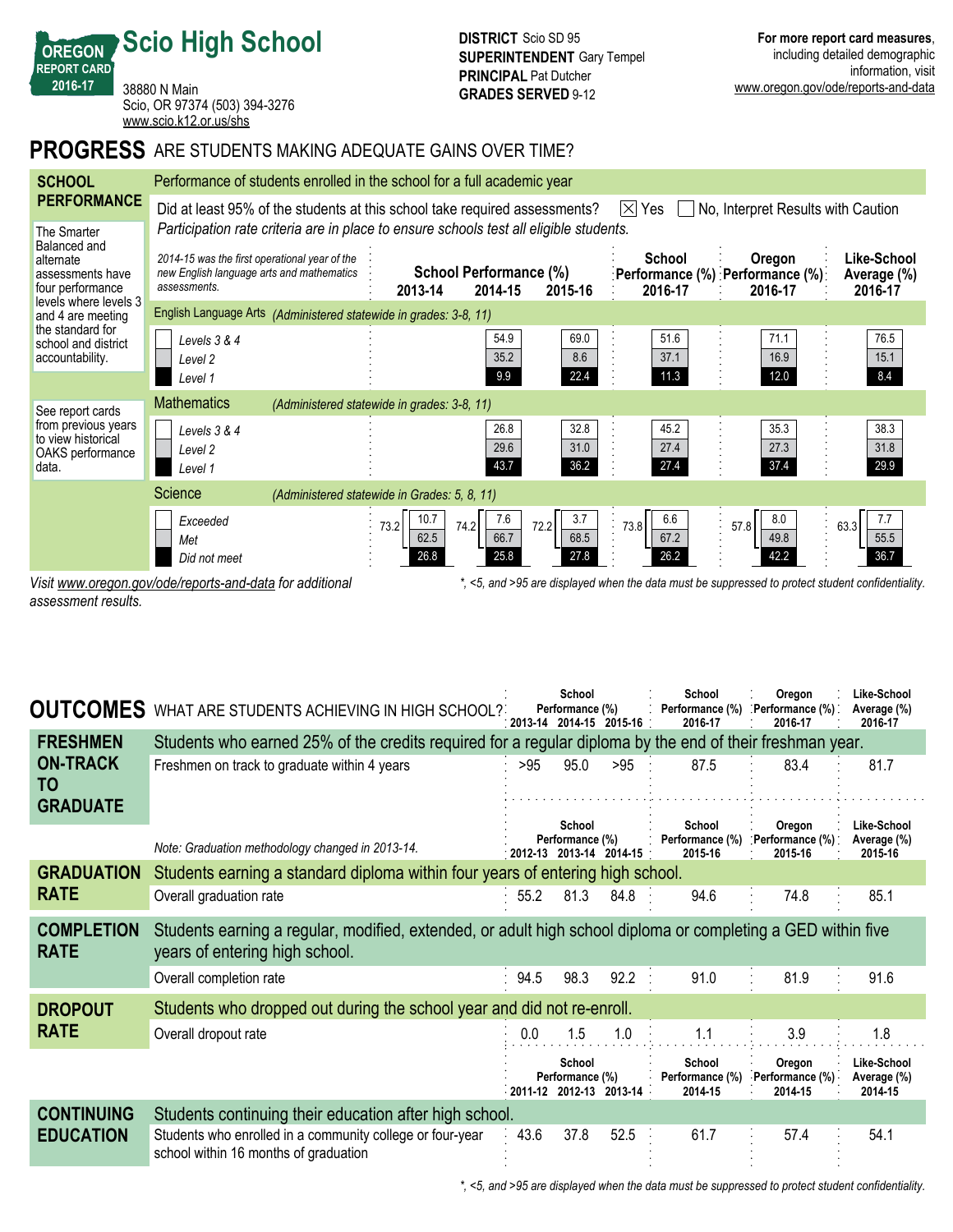

**DISTRICT** Scio SD 95 **SUPERINTENDENT** Gary Tempel **PRINCIPAL** Pat Dutcher **GRADES SERVED** 9-12

# **OUTCOMES** FOR KEY STUDENT GROUPS AT THIS SCHOOL COMPARED TO THE SAME GROUPS STATEWIDE

| <b>STUDENT</b>                  |                                                 |                                                                           |                                                  |                                      |                                                 |                                           |                                          |                                  |                                                                                                                    |                                        |                                          |                                  |
|---------------------------------|-------------------------------------------------|---------------------------------------------------------------------------|--------------------------------------------------|--------------------------------------|-------------------------------------------------|-------------------------------------------|------------------------------------------|----------------------------------|--------------------------------------------------------------------------------------------------------------------|----------------------------------------|------------------------------------------|----------------------------------|
| <b>GROUP</b><br><b>OUTCOMES</b> |                                                 | School<br>$(\%)$                                                          | Oregon<br><b>Performance Performance:</b><br>(%) | <b>Like-School</b><br>Average<br>(%) |                                                 | School<br>$(\%)$                          | Oregon<br>Performance Performance<br>(%) | Like-School<br>Average<br>$(\%)$ |                                                                                                                    | School<br>(%)                          | Oregon<br>Performance Performance<br>(%) | Like-School<br>Average<br>$(\%)$ |
|                                 | <b>Economically Disadvantaged</b>               |                                                                           |                                                  |                                      | American Indian/Alaska Native                   |                                           |                                          |                                  | <b>Native Hawaiian/Pacific Islander</b>                                                                            |                                        |                                          |                                  |
|                                 | On Track<br>Graduation<br>Completion<br>Dropout | 82.8<br>94.0<br>84.2<br>0.9                                               | 75.8<br>68.1<br>76.8<br>4.2                      | 73.1<br>78.1<br>88.5<br>2.5          | On Track<br>Graduation<br>Completion<br>Dropout | 100.0<br>$\overline{\phantom{a}}$<br>0.0: | 70.3<br>56.4<br>66.7<br>9.1              | 75.0<br>72.4<br>87.0<br>3.2      | On Track<br>Graduation<br>Completion<br>Dropout                                                                    | $\star$ .<br>-- 1<br>÷.,<br>0.0        | 76.1<br>70.1<br>73.6<br>5.5              | >95<br>77.8<br>100<br>3.3        |
|                                 |                                                 | <b>Ever English Learners</b>                                              |                                                  |                                      | <b>Asian</b>                                    |                                           |                                          |                                  | <b>White</b>                                                                                                       |                                        |                                          |                                  |
|                                 | On Track<br>Graduation<br>Completion<br>Dropout | $^{\star}$<br>$\overline{\phantom{a}}$<br>$\overline{\phantom{a}}$<br>0.0 | 78.7<br>71.1<br>75.6<br>4.0                      | 74.1<br>83.6<br>93.8<br>1.4          | On Track<br>Graduation<br>Completion<br>Dropout | $\star$ .<br>--<br>--                     | >95<br>88.0<br>91.9<br>1.3               | 85.7<br>85.7<br>92.3<br>3.1      | On Track<br>Graduation<br>Completion<br>Dropout                                                                    | 89.3<br>93.7<br>90.0:<br>$1.2$ :       | 85.3<br>76.6<br>83.9<br>3.6              | 83.5<br>85.4<br>91.6<br>1.8      |
|                                 |                                                 | <b>Students with Disabilities</b>                                         |                                                  |                                      | <b>Black/African American</b>                   |                                           |                                          |                                  | Female                                                                                                             |                                        |                                          |                                  |
|                                 | On Track<br>Graduation<br>Completion<br>Dropout | 80.0<br>100.0<br>100.0<br>0.0                                             | 69.5<br>55.5<br>64.9<br>5.7                      | 66.5<br>71.9<br>83.2<br>3.2          | On Track<br>Graduation<br>Completion<br>Dropout | 100.0<br>100.0<br>0.0                     | 75.6<br>66.1<br>72.2<br>6.3              | 45.5<br>80.0<br>80.0<br>2.3      | On Track<br>Graduation<br>Completion<br>Dropout                                                                    | 89.7:<br>$94.6 \cdot$<br>91.4:<br>2.1: | 86.5<br>78.4<br>84.6<br>3.4              | 85.8<br>89.6<br>94.6<br>1.3      |
|                                 | <b>Migrant</b>                                  |                                                                           |                                                  |                                      | Hispanic/Latino                                 |                                           |                                          |                                  | <b>Male</b>                                                                                                        |                                        |                                          |                                  |
|                                 | On Track<br>Graduation<br>Completion<br>Dropout | $\star$ :<br>−−<br>$\overline{\phantom{a}}$                               | 76.1<br>68.9<br>73.8<br>4.0                      | 68.8<br>66.7<br>87.5<br>4.4          | On Track<br>Graduation<br>Completion<br>Dropout | $\star$<br>100.0<br>100.0<br>$0.0$ :      | 77.3<br>69.4<br>76.5<br>4.6              | 72.6<br>83.8<br>91.7<br>1.6      | On Track<br>Graduation<br>Completion<br>Dropout                                                                    | 85.7:<br>94.6:<br>90.6:<br>0.0:        | 80.4<br>71.4<br>79.4<br>4.5              | 78.1<br>81.0<br>88.9<br>2.2      |
|                                 | <b>Talented and Gifted</b>                      |                                                                           |                                                  |                                      | <b>Multi-Racial</b>                             |                                           |                                          |                                  | On-Track data are based on the 2016-17                                                                             |                                        |                                          |                                  |
|                                 | On Track<br>Graduation<br>Completion<br>Dropout | $\star$<br>100.0<br>100.0<br>0.0                                          | >95<br>92.7<br>96.8<br>0.6                       | $>95$<br>97.0<br>100<br>0.3          | On Track<br>Graduation<br>Completion<br>Dropout | $\star$<br>100.0<br>100.0<br>0.0          | 83.6<br>74.4<br>81.3<br>4.1              | 74.7<br>87.7<br>92.9<br>2.2      | school year; all other data are based on the<br>2015-16 school year.<br>Can provision nogo for outcome definitions |                                        |                                          |                                  |

*\*, <5, and >95 are displayed when the data must be suppressed to protect student confidentiality.*

*See previous page for outcome definitions.*

# **CURRICULUM & LEARNING ENVIRONMENT** WHAT IS THIS SCHOOL DOING TO IMPROVE STUDENT LEARNING AND TO PREPARE STUDENTS FOR THE FUTURE?

| <b>SCHOOL</b>    |                                         |
|------------------|-----------------------------------------|
| <b>READINESS</b> | Full--time high school counselor        |
|                  | Full--time special education teacher    |
|                  | Peer conflict mediation                 |
|                  | Universal breakfast program             |
|                  | <b>Conflict Resolution for Freshmen</b> |
|                  |                                         |

*Data and information in the Curriculum and Learning Environment section were provided by local schools and districts, and were not verified by the Oregon Department of Education.*